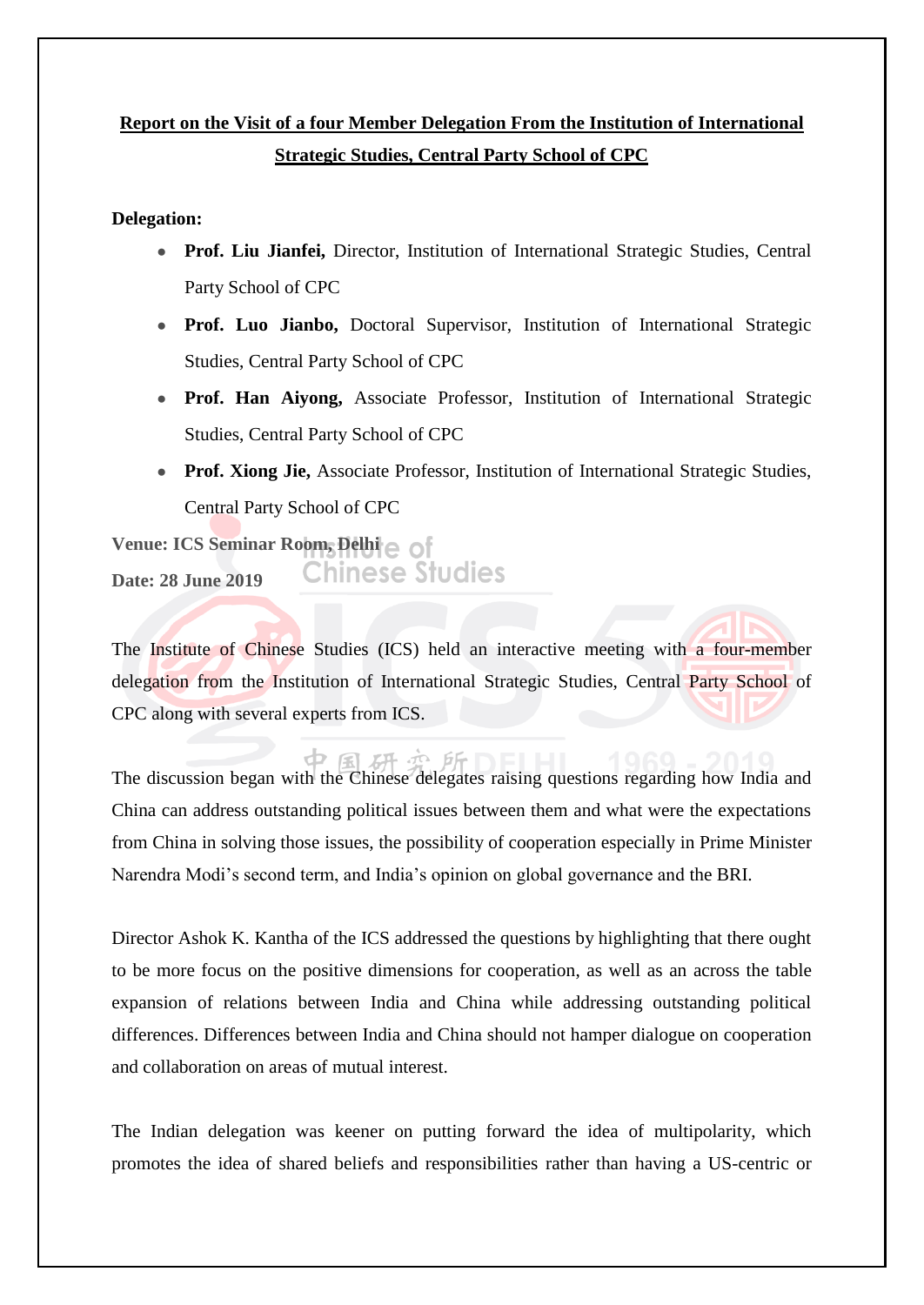China-centric order. Professor Manoranjan Mohanty, part of the Indian delegation, conveyed his dissatisfaction with how both countries react to US policies. He said that the world needs to focus more on a global restructuring, rather than rebalancing. The global structure needs to involve more countries and have a democratic structure, rather than being hierarchical in nature.

Dr. Jabin T Jacob, part of the Indian delegation, analysed the changing US-China relations and perceptions over the years. Prof. Liu Jianfei, agreed with Dr. Jabin's assessment and said that the US perceives China as its main competitor. The change in US administration has also changed the perception about China. Prof. Luo Jianbo**,** further explained that most Chinese scholars are of the opinion that Sino-US relations have entered a phase of "competition/cooperation from cooperation/competition". Their relations is transforming from engagement to competition to rivalry. But he emphasised that, regardless of the competition, China wants to rise peacefully.

## **Chinese Studies**

The Chinese delegates believed that India was inclining towards the US in these changing times. To this assertion, the Indian delegation retorted by assuring the Chinese delegation that India has always ensured its strategic autonomy. India's decisions are based on its national interests and it does not tilt or get influenced by any other country.

Indian delegates also pointed out the underlying issues between India and China that need to be addressed, such as the border disputes, the China-Pakistan Economic Corridor which passes through the disputed territory of Kashmir and others. Dr Sonia Shukla, part of the Indian delegation, opined that India does not wish for a relationship with China like the one it has with Pakistan. She also said that issues like the ones mentioned above must be open for talks and that a resolution was imperative for both India and China to have substantive cooperation in the future.

The Chinese delegation stressed that China was not looking for any conflictual relationship with any country. Rather, it is rising peacefully. The Chinese delegation also put forward the idea of 'new thinking' advocating that developing countries must rise peacefully without getting into a war-like scenario with other countries for dominance, unlike the Western countries.